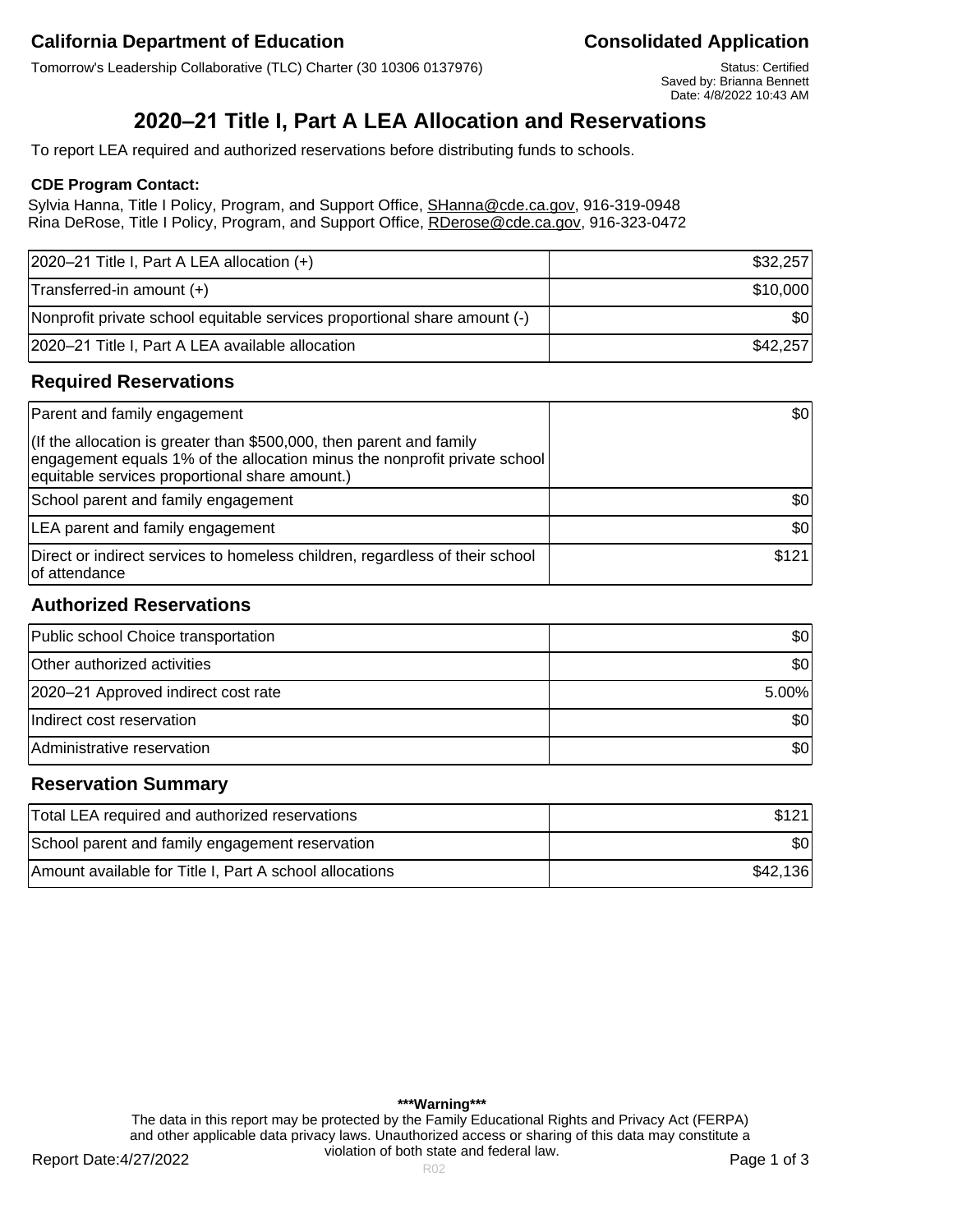Tomorrow's Leadership Collaborative (TLC) Charter (30 10306 0137976) Status: Certified

Saved by: Brianna Bennett Date: 4/8/2022 10:43 AM

# **2020-21 Title I, Part A LEA Carryover**

Report only expenditures and obligations for fiscal year (FY) 2020-21 allocation to determine funds to be carried over.

## **CDE Program Contact:**

Rina DeRose, Title I Policy, Program, and Support Office, RDerose@cde.ca.gov, 916-323-0472

## **Carryover Calculation**

| 2020-21 Title I, Part A LEA allocation                  | \$32,257 |
|---------------------------------------------------------|----------|
| Transferred-in amount                                   | \$10,000 |
| 2020-21 Title I, Part A LEA available allocation        | \$42,257 |
| Expenditures and obligations through September 30, 2021 | \$42,257 |
| Carryover as of September 30, 2021                      | \$0      |
| Carryover percent as of September 30, 2021              | $0.00\%$ |

Report Date:4/27/2022 **Page 2 of 3** Report Date:4/27/2022 **\*\*\*Warning\*\*\*** The data in this report may be protected by the Family Educational Rights and Privacy Act (FERPA) and other applicable data privacy laws. Unauthorized access or sharing of this data may constitute a violation of both state and federal law.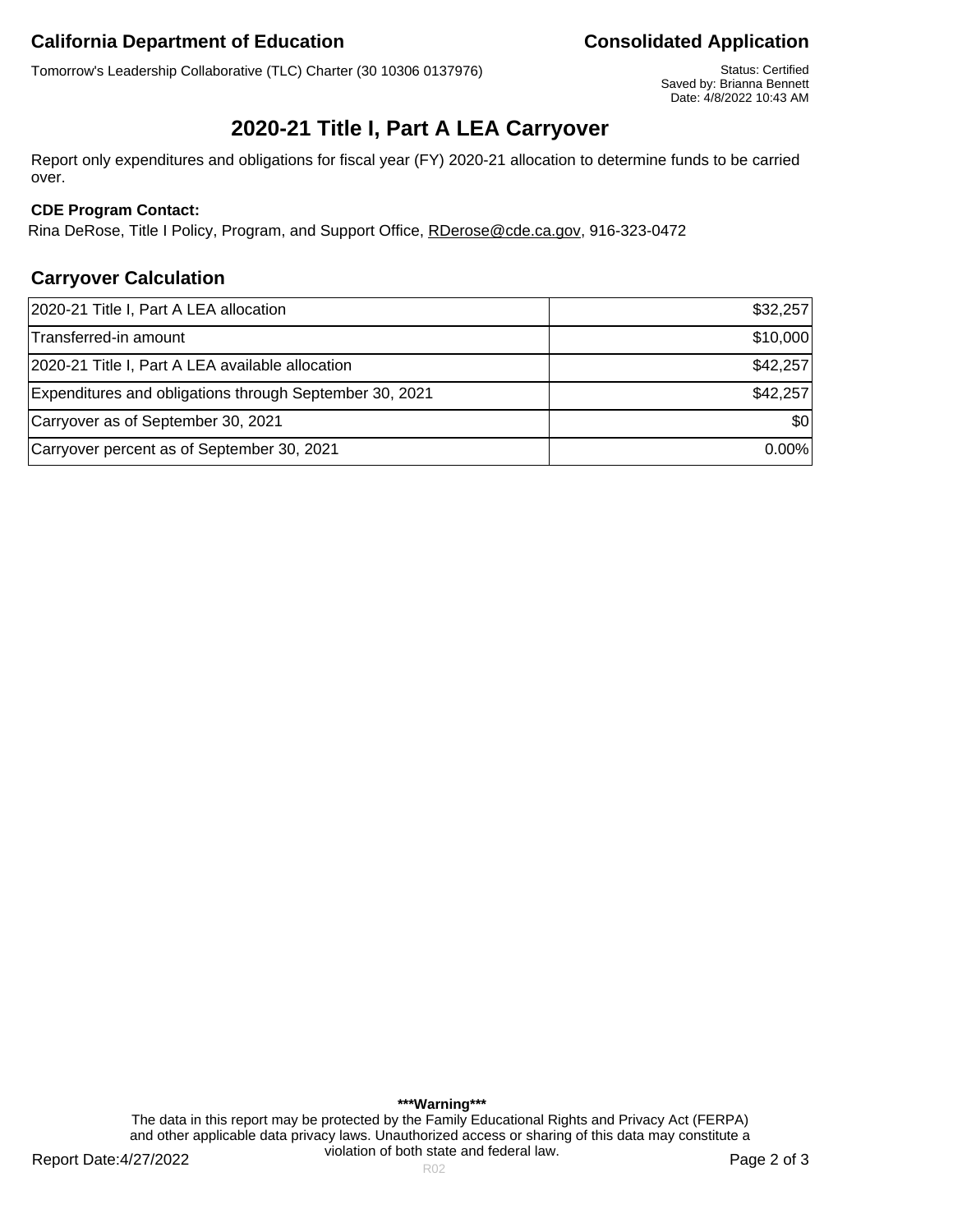Tomorrow's Leadership Collaborative (TLC) Charter (30 10306 0137976) Status: Certified

Saved by: Brianna Bennett Date: 3/10/2022 11:19 AM

# **2020-21 Title IV, Part A LEA Use of Funds and Carryover**

The purpose of this data collection is to calculate the carryover amount and to collect the year-to-date expenditures by activity level for Title IV, Part A.

### **CDE Program Contact:**

Kevin Donnelly, Rural Education and Student Support Office, TitleIV@cde.ca.gov, 916-319-0942

| 2020-21 Title IV, Part A LEA allocation           | \$10,000 |
|---------------------------------------------------|----------|
| Funds transferred-in amount                       | \$0      |
| Funds transferred-out amount                      | \$10,000 |
| 2020-21 Title IV, Part A LEA available allocation | \$0      |

## **Expenditures**

| Administrative and indirect costs                        | 30               |
|----------------------------------------------------------|------------------|
| <b>Well-Rounded Educational Opportunities activities</b> | \$0 <sub>1</sub> |
| Safe and Healthy Students activities                     | \$0              |
| <b>Effective Use of Technology activities</b>            | \$0              |
| Technology Infrastructure                                | \$0              |
| Carryover as of September 30, 2021                       | \$0              |

Report Date:4/27/2022 **Page 3 of 3** Report Date:4/27/2022 **\*\*\*Warning\*\*\*** The data in this report may be protected by the Family Educational Rights and Privacy Act (FERPA) and other applicable data privacy laws. Unauthorized access or sharing of this data may constitute a violation of both state and federal law.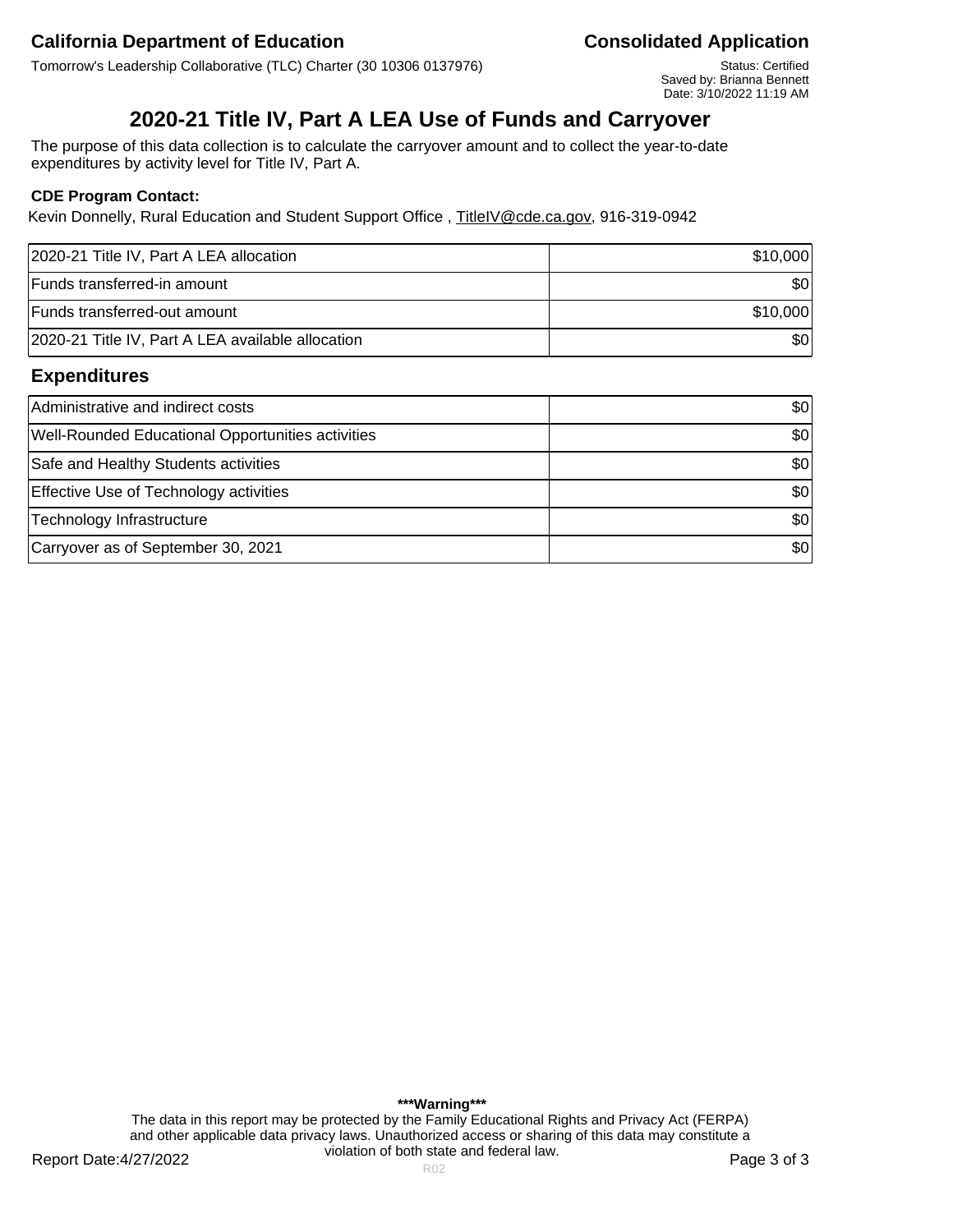Tomorrow's Leadership Collaborative (TLC) Charter (30 10306 0137976)

Status: Certified Saved by: Brianna Bennett Date: 3/10/2022 11:20 AM

# **2021-22 Title I, Part A Notification of Authorization of Schoolwide Program**

This report provides notification to the California Department of Education of a school's eligibility and local board approval to operate under and report as Schoolwide Program.

#### **CDE Program Contact:**

Title I Policy, Program, and Support Office, TitleI@cde.ca.gov, -Rina DeRose, Title I Policy, Program, and Support Office, RDerose@cde.ca.gov, 916-323-0472

| <b>School Name</b>                                          |         | <b>School Code   Authorized SWP  </b> | Low Income % | <b>Local Board</b><br>l Approval Date<br><b>SWP Plan</b><br>(MM/DD/YYYY) | <b>Local Board</b><br><b>Approval Date</b><br><b>SWP Waiver</b><br>(MM/DD/YYYY) | <b>SIG Approval</b><br><b>Date</b><br>(MM/DD/YYYY) |
|-------------------------------------------------------------|---------|---------------------------------------|--------------|--------------------------------------------------------------------------|---------------------------------------------------------------------------------|----------------------------------------------------|
| Tomorrow's Leadership Collaborative (TLC)<br><b>Charter</b> | 0137976 | N                                     |              |                                                                          |                                                                                 |                                                    |

**\*\*\*Warning\*\*\*** The data in this report may be protected by the Family Educational Rights and Privacy Act (FERPA) and other applicable data privacy laws. Unauthorized access or sharing of this data may constitute a violation of both state and federal law.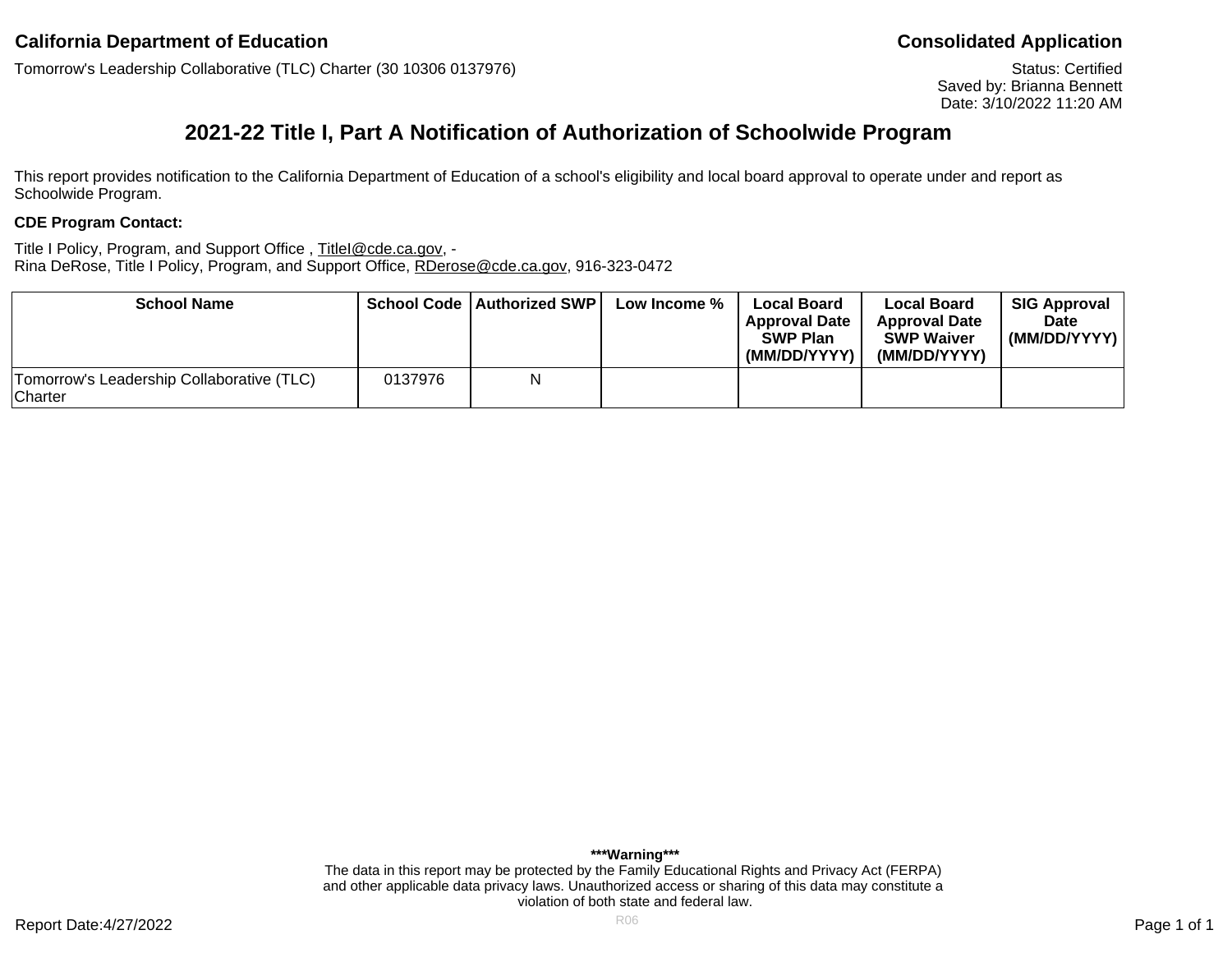Tomorrow's Leadership Collaborative (TLC) Charter (30 10306 0137976)

Status: Certified Saved by: Brianna Bennett Date: 3/10/2022 11:20 AM

# **2021-22 Title I, Part A School Allocations**

This report identifies the amount of Title I, Part A funds to be allocated to eligible schools.

### **CDE Program Contact:**

Title I Policy, Program, and Support Office, TitleI@cde.ca.gov, -Rina DeRose, Title I Policy, Program, and Support Office, RDerose@cde.ca.gov, 916-323-0472

# **LEA meets small LEA criteria.**

| A local educational agency (LEA) is defined as a small LEA if, based on the school<br>list and the data entered in Title I, Part A School Student Counts, the LEA meets one<br>or both of the following:<br>Is a single school LEA<br>Has enrollment total for all schools less than 1,000 |                |
|--------------------------------------------------------------------------------------------------------------------------------------------------------------------------------------------------------------------------------------------------------------------------------------------|----------------|
| If applicable, enter a Discretion Code. Use lower case only.                                                                                                                                                                                                                               |                |
| Allowable Discretion Codes<br>a - Below LEA average and at or above 35% student low income<br>d - Waiver for a desegregation plan on file<br>e - Grandfather provision<br>f - Feeder pattern                                                                                               |                |
| Low income measure                                                                                                                                                                                                                                                                         | <b>FRPM</b>    |
| Ranking Schools Highest to Lowest                                                                                                                                                                                                                                                          | Within the LEA |
| LEA-wide low income %                                                                                                                                                                                                                                                                      | 53.49%         |
| Available Title I, Part A school allocations                                                                                                                                                                                                                                               | \$49,312       |
| Available parent and family engagement reservation                                                                                                                                                                                                                                         | \$0            |

Report Date:4/27/2022 Page 1 of 2 **\*\*\*Warning\*\*\*** The data in this report may be protected by the Family Educational Rights and Privacy Act (FERPA) and other applicable data privacy laws. Unauthorized access or sharing of this data may constitute a violation of both state and federal law.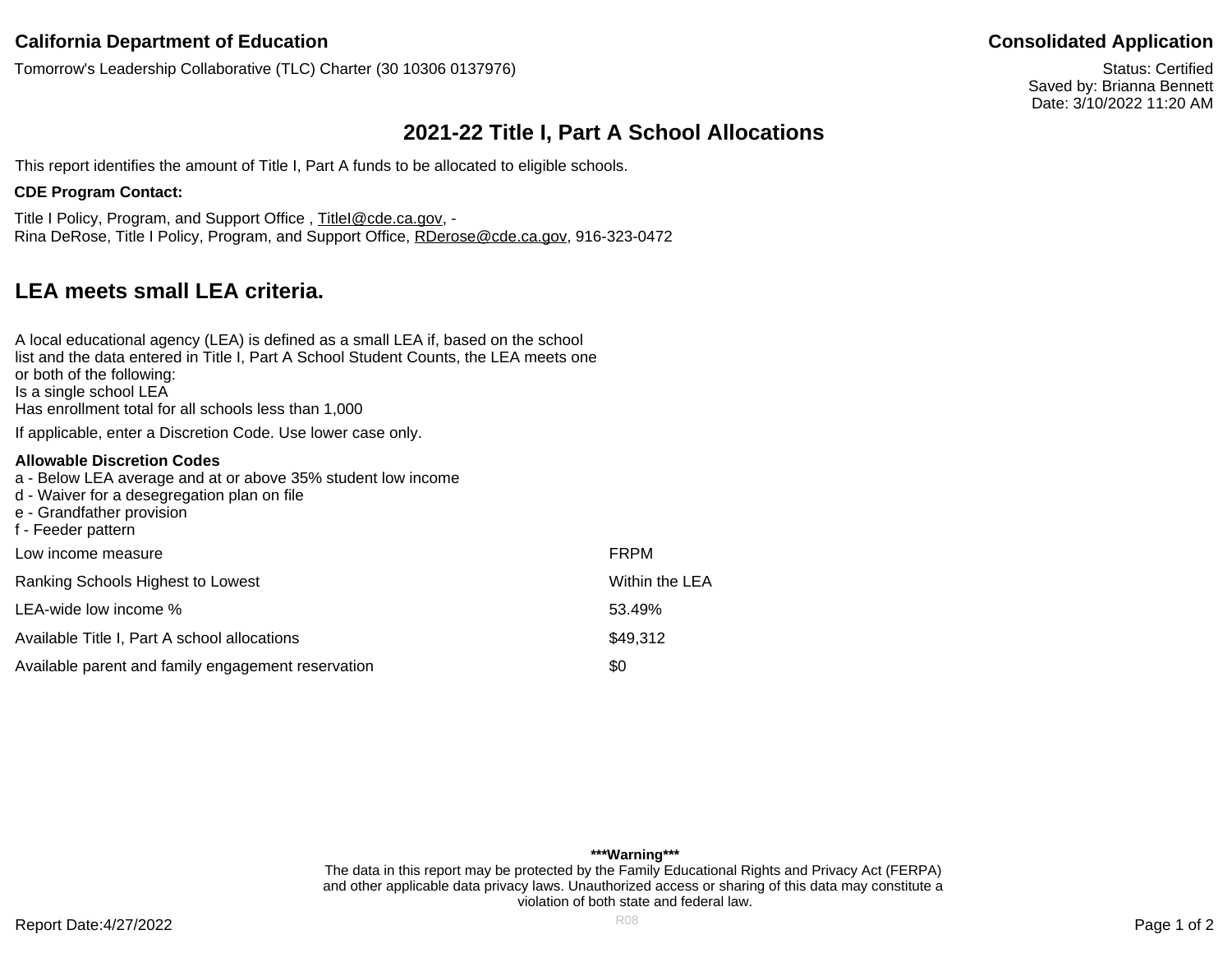Tomorrow's Leadership Collaborative (TLC) Charter (30 10306 0137976)

Status: Certified Saved by: Brianna Bennett Date: 3/10/2022 11:20 AM

# **2021-22 Title I, Part A School Allocations**

This report identifies the amount of Title I, Part A funds to be allocated to eligible schools.

| <b>School Name</b>                                             | <b>School</b><br>Code | <b>Grade</b><br><b>Span</b><br>Group I | Student<br><b>I</b> Enrollment | <b>Eligible</b><br>Low<br>Income<br><b>Students</b><br>Ages 5- | Low<br>Income<br>Student<br>% | to be<br>Served | Eligible   Required   Ranking  \$ Per Low<br>to be<br>Served | Income<br><b>Student</b> | TIA<br>School<br><b>Allocation</b> | 2020-21<br><b>Carryover</b> | <b>Parent</b><br>and<br>Family<br>Engage<br>ment | Total<br><b>School</b><br><b>Allocation</b> | <b>Discretion</b><br>Code |
|----------------------------------------------------------------|-----------------------|----------------------------------------|--------------------------------|----------------------------------------------------------------|-------------------------------|-----------------|--------------------------------------------------------------|--------------------------|------------------------------------|-----------------------------|--------------------------------------------------|---------------------------------------------|---------------------------|
| Tomorrow's Leadership<br>Collaborative (TLC)<br><b>Charter</b> | 0137976               |                                        | 172                            | 92                                                             | 53.49                         |                 |                                                              | 536.00                   | 49312.00                           |                             |                                                  | 49312.00                                    |                           |

**\*\*\*Warning\*\*\*** The data in this report may be protected by the Family Educational Rights and Privacy Act (FERPA) and other applicable data privacy laws. Unauthorized access or sharing of this data may constitute a violation of both state and federal law.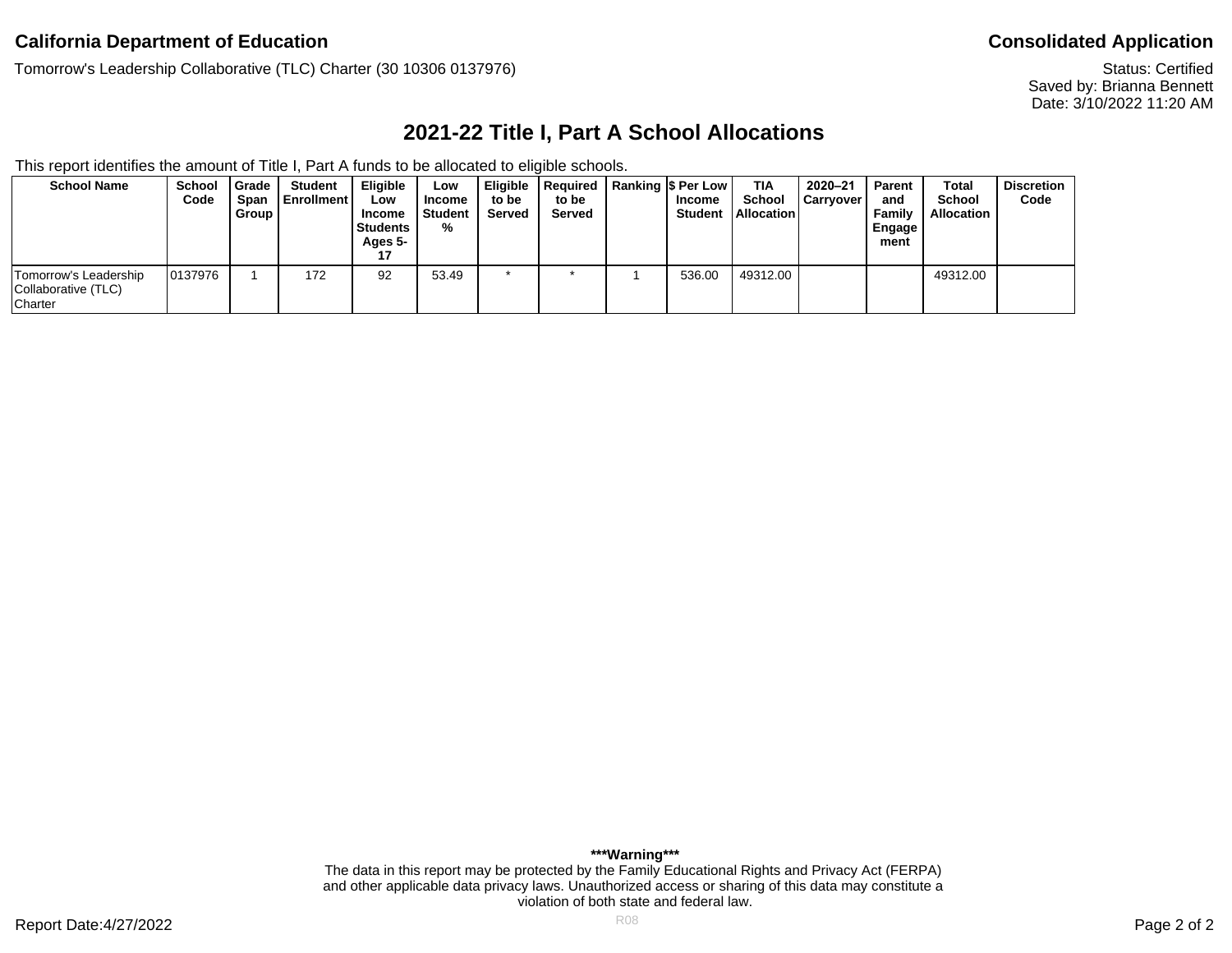Tomorrow's Leadership Collaborative (TLC) Charter (30 10306 0137976)

Status: Certified Saved by: Brianna Bennett Date: 3/10/2022 11:19 AM

# **2021-22 Title I, Part A School Student Counts**

This data collection contains school-level student data. The information in this data collection will be used by the local educational agency (LEA) to calculate eligibility and ranking for Title I, Part A school allocations.

#### **CDE Program Contact:**

Rina DeRose, Title I Policy, Program, and Support Office, RDerose@cde.ca.gov, 916-323-0472

| School ranking options                             | Within the LEA |
|----------------------------------------------------|----------------|
| Select the highest to lowest school ranking method |                |
| Select a low income measure                        | <b>FRPM</b>    |

## **Explanation of Pre-populated Student Counts**

The data fields in this form, containing total student enrollment counts and eligible low income students ages 5-17 counts, were pre-populated with PRIOR year (Fiscal Year 2020–21) certified data from CALPADS Fall 1 data submission.

**Note:** The LEA may use prior year data or current year data to calculate eligibility and ranking for Title I, Part A school allocations. The LEA may choose to manually enter current year data in place of prior year data.

| <b>School Name</b>                                       | <b>School Code</b> | <b>Low Grade Offered</b> | <b>High Grade Offered</b> | <b>Grade Span Group</b> | <b>Student Enrollment</b> | I Eliaible Low Income<br><b>Students Ages 5-17</b> |
|----------------------------------------------------------|--------------------|--------------------------|---------------------------|-------------------------|---------------------------|----------------------------------------------------|
| 'Tomorrow's Leadership<br>Collaborative (TLC)<br>Charter | 0137976            |                          |                           |                         | 172                       | 92                                                 |

**\*\*\*Warning\*\*\*** The data in this report may be protected by the Family Educational Rights and Privacy Act (FERPA) and other applicable data privacy laws. Unauthorized access or sharing of this data may constitute a violation of both state and federal law.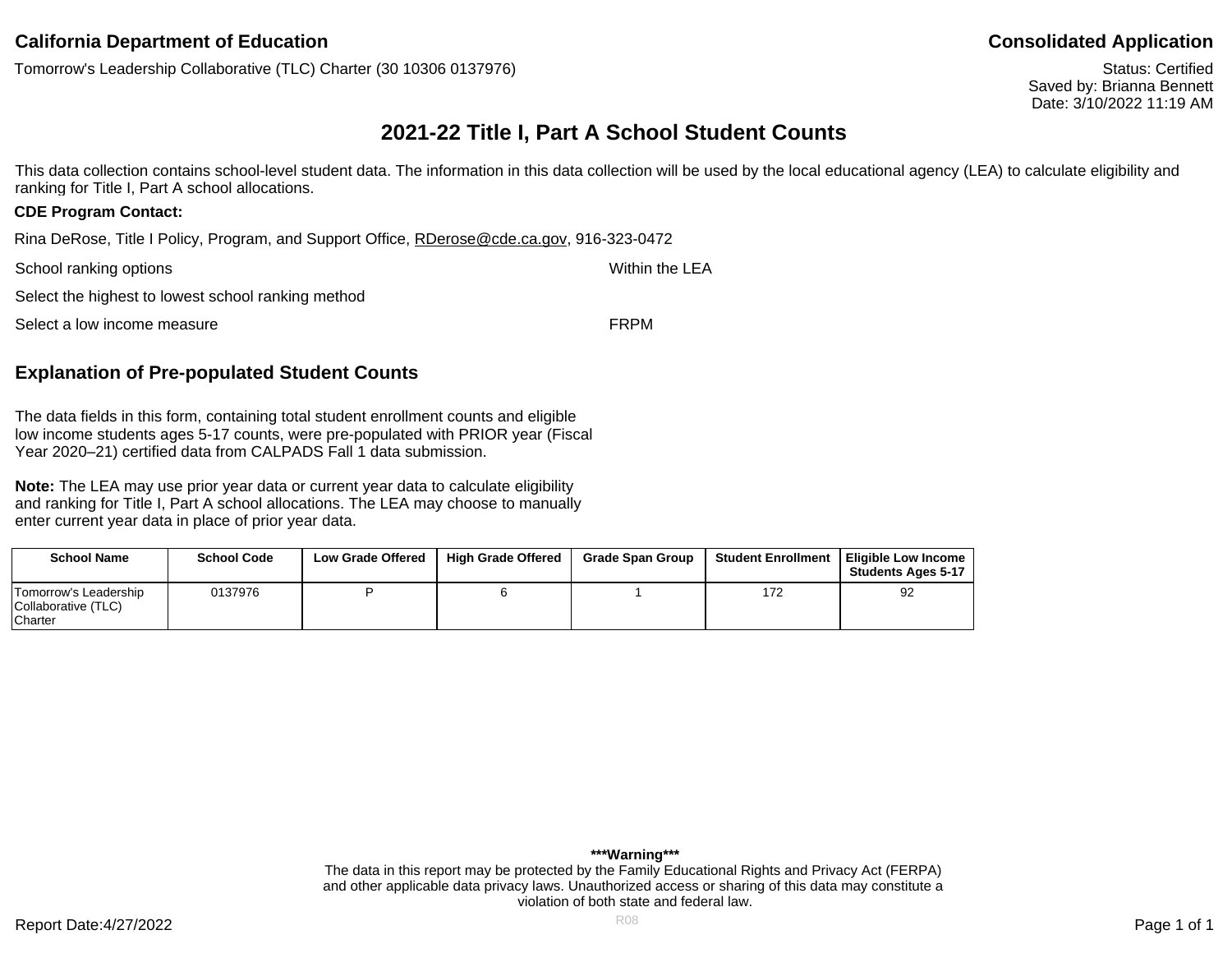Tomorrow's Leadership Collaborative (TLC) Charter (30 10306 0137976) Status: Certified

Saved by: Brianna Bennett Date: 3/10/2022 11:19 AM

# **2021-22 Federal Transferability**

Federal transferability of funds is governed by Title V in ESSA Section 5102. An LEA may transfer Title II, Part A and or Title IV, Part A program funds to other allowable programs. This transferability is not the same as Title V, Part B Alternative Uses of Funds Authority governed by ESEA Section 5211.

**Note:** Funds utilized under Title V, Part B Alternative Uses of Funds Authority are not to be included on this form.

#### **CDE Program Contact:**

Lisa Fassett, Professional Learning Support & Monitoring Office, LFassett@cde.ca.gov, 916-323-4963 Kevin Donnelly, Rural Education and Student Support Office , TitleIV@cde.ca.gov, 916-319-0942

## **Title II, Part A Transfers**

| 2021-22 Title II, Part A allocation                                                 | \$5,458 |
|-------------------------------------------------------------------------------------|---------|
| Transferred to Title I, Part A                                                      | \$0     |
| Transferred to Title I, Part C                                                      | \$0     |
| Transferred to Title I, Part D                                                      | \$0     |
| Transferred to Title III English Learner                                            | \$0     |
| Transferred to Title III Immigrant                                                  | \$0     |
| Transferred to Title IV, Part A                                                     | \$0     |
| Transferred to Title V, Part B, Subpart 1 Small, Rural School Achievement<br>lGrant | \$0     |
| Transferred to Title V, Part B, Subpart 2 Rural and Low-Income Grant                | \$0     |
| Total amount of Title II, Part A funds transferred out                              | \$0     |
| 2021-22 Title II, Part A allocation after transfers out                             | \$5,458 |

## **Title IV, Part A Transfers**

| 2021-22 Title IV, Part A allocation                                                | \$10,000 |
|------------------------------------------------------------------------------------|----------|
| Transferred to Title I, Part A                                                     | \$10,000 |
| Transferred to Title I, Part C                                                     | \$0      |
| Transferred to Title I, Part D                                                     | \$0      |
| Transferred to Title II, Part A                                                    | \$0      |
| Transferred to Title III English Learner                                           | \$0      |
| Transferred to Title III Immigrant                                                 | \$0      |
| Transferred to Title V, Part B Subpart 1 Small, Rural School Achievement<br>lGrant | \$0      |
| Transferred to Title V, Part B Subpart 2 Rural and Low-Income Grant                | \$0      |
| Total amount of Title IV, Part A funds transferred out                             | \$10,000 |
| 2021-22 Title IV, Part A allocation after transfers out                            | \$0      |

#### **\*\*\*Warning\*\*\***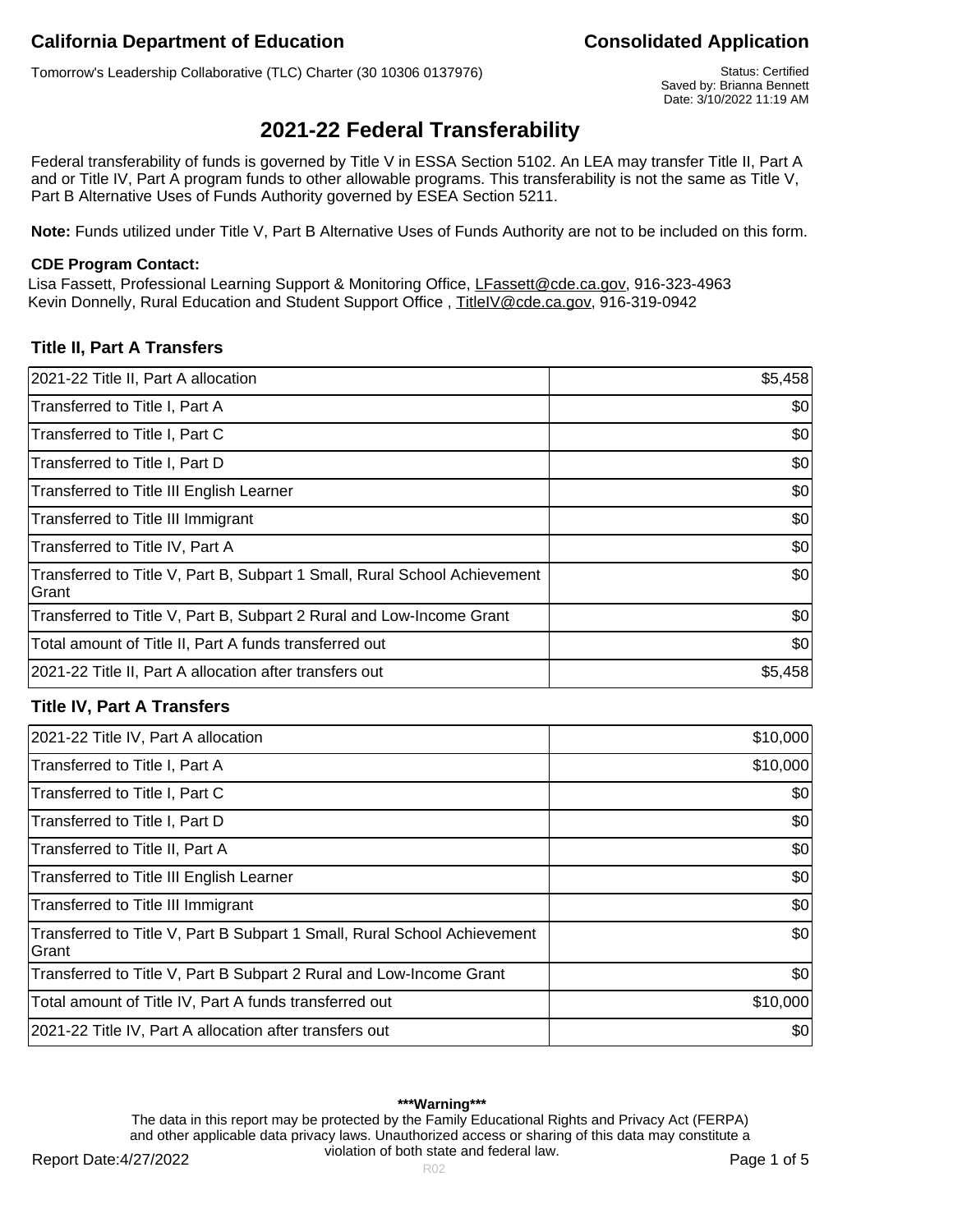Tomorrow's Leadership Collaborative (TLC) Charter (30 10306 0137976) Status: Certified

Saved by: Brianna Bennett Date: 3/10/2022 11:19 AM

# **2021-22 Title I, Part A LEA Allocation and Reservations**

To report LEA required and authorized reservations before distributing funds to schools.

#### **CDE Program Contact:**

Sylvia Hanna, Title I Policy, Program, and Support Office, SHanna@cde.ca.gov, 916-319-0948 Rina DeRose, Title I Policy, Program, and Support Office, RDerose@cde.ca.gov, 916-323-0472

| $ 2021-22$ Title I, Part A LEA allocation $(+)$                           | \$39,518  |
|---------------------------------------------------------------------------|-----------|
| Transferred-in amount (+)                                                 | \$10,000  |
| Nonprofit private school equitable services proportional share amount (-) | <b>SO</b> |
| 2021-22 Title I, Part A LEA available allocation                          | \$49,518  |

## **Required Reservations**

| Parent and family engagement                                                                                                                                                                        | \$0   |
|-----------------------------------------------------------------------------------------------------------------------------------------------------------------------------------------------------|-------|
| (If the allocation is greater than \$500,000, then parent and family<br>engagement equals 1% of the allocation minus the nonprofit private school<br>equitable services proportional share amount.) |       |
| School parent and family engagement                                                                                                                                                                 | \$0   |
| LEA parent and family engagement                                                                                                                                                                    | \$0   |
| Local neglected institutions                                                                                                                                                                        |       |
| Does the LEA have local institutions for neglected children?                                                                                                                                        |       |
| Local neglected institutions reservation                                                                                                                                                            |       |
| Local delinquent institutions                                                                                                                                                                       |       |
| Does the LEA have local institutions for delinquent children?                                                                                                                                       |       |
| Local delinquent institutions reservation                                                                                                                                                           |       |
| Direct or indirect services to homeless children, regardless of their school<br>of attendance                                                                                                       | \$206 |

# **Authorized Reservations**

| Public school Choice transportation | \$01             |
|-------------------------------------|------------------|
| Other authorized activities         | \$01             |
| 2021-22 Approved indirect cost rate | 5.48%            |
| Indirect cost reservation           | \$0 <sub>1</sub> |
| Administrative reservation          | \$0 <sub>1</sub> |

## **Reservation Summary**

| Total LEA required and authorized reservations          | \$206    |
|---------------------------------------------------------|----------|
| School parent and family engagement reservation         | \$0      |
| Amount available for Title I, Part A school allocations | \$49,312 |

#### **\*\*\*Warning\*\*\***

The data in this report may be protected by the Family Educational Rights and Privacy Act (FERPA) and other applicable data privacy laws. Unauthorized access or sharing of this data may constitute a violation of both state and federal law.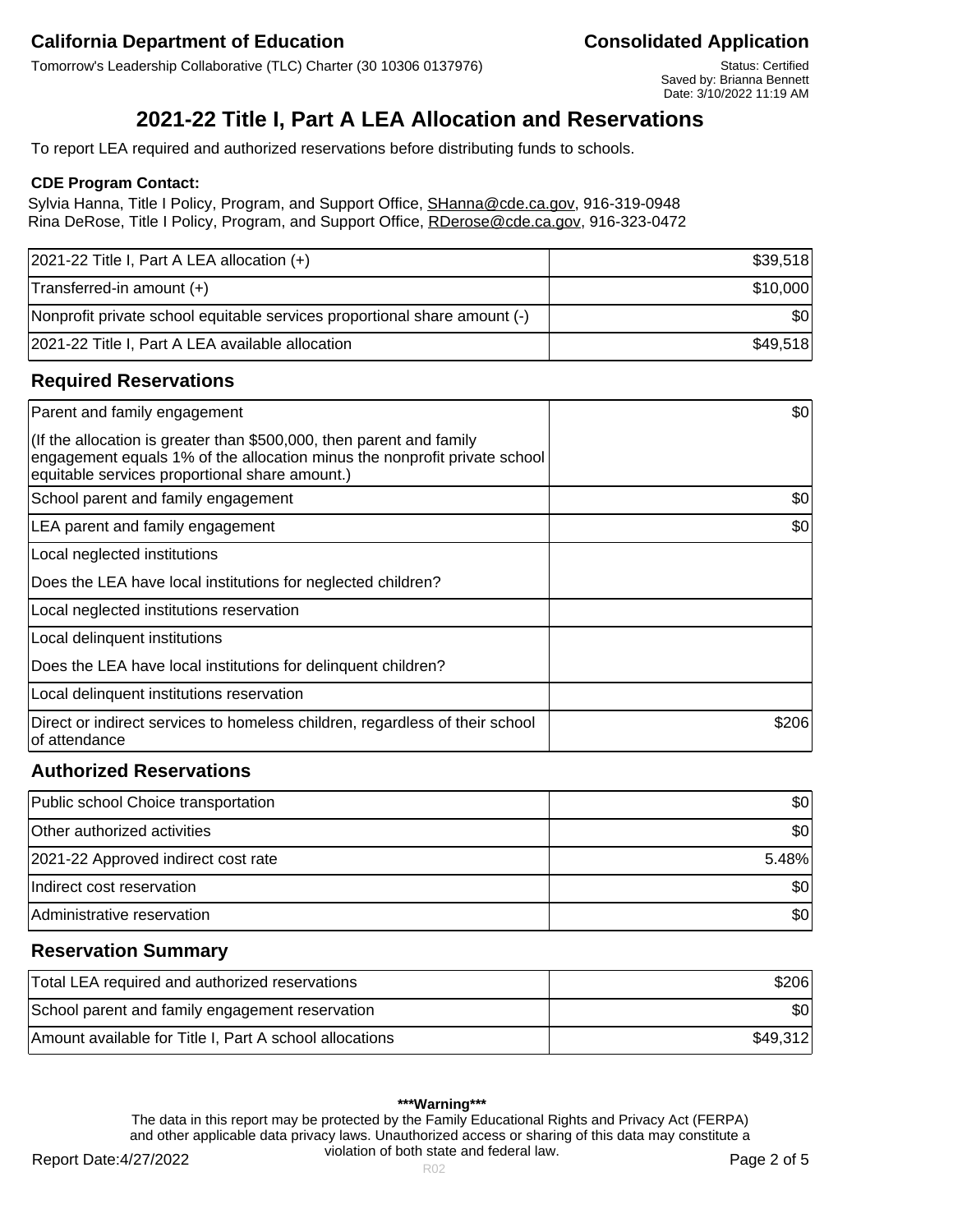Tomorrow's Leadership Collaborative (TLC) Charter (30 10306 0137976) Status: Certified

Saved by: Brianna Bennett Date: 3/10/2022 11:20 AM

# **2021-22 Title II, Part A LEA Allocations**

The purpose of this data collection is to calculate the total allocation amount available to the local educational agency (LEA) for Title II, Part A Supporting Effective Instruction.

### **CDE Program Contact:**

Alice Ng (Fiscal), Division Support Office, ANg@cde.ca.gov., 916-323-4636 Lisa Fassett (Program), Professional Learning Support & Monitoring Office, LFassett@cde.ca.gov, 916-323-4963

| 2021-22 Title II, Part A allocation              | \$5,458 |
|--------------------------------------------------|---------|
| Transferred-in amount                            | \$0     |
| Total funds transferred out of Title II, Part A  | \$0     |
| Allocation after transfers                       | \$5,458 |
| Repayment of funds                               | \$0     |
| 2021-22 Total allocation                         | \$5,458 |
| Administrative and indirect costs                | \$0     |
| Equitable services for nonprofit private schools | \$0     |
| 2021-22 Title II, Part A adjusted allocation     | \$5,458 |

**\*\*\*Warning\*\*\*** The data in this report may be protected by the Family Educational Rights and Privacy Act (FERPA) and other applicable data privacy laws. Unauthorized access or sharing of this data may constitute a violation of both state and federal law.

Report Date:4/27/2022 **Page 3 of 5** Report Date:4/27/2022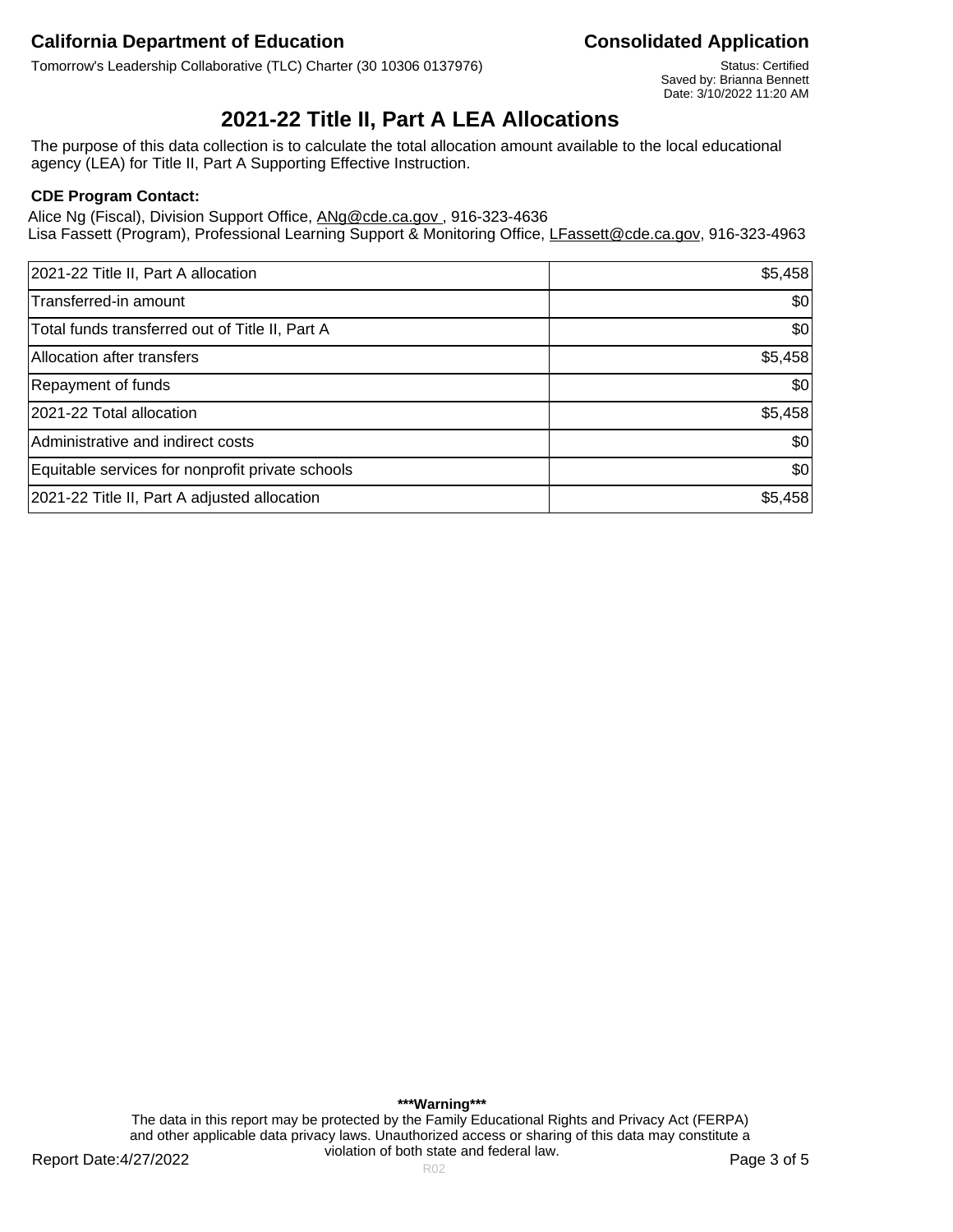Tomorrow's Leadership Collaborative (TLC) Charter (30 10306 0137976) Status: Certified

Saved by: Brianna Bennett Date: 3/10/2022 11:20 AM

# **2021-22 Title IV, Part A LEA Allocations**

The purpose of this data collection is to calculate the total allocation amount available to the local educational agency (LEA) for Title IV, Part A and to report reservations.

### **CDE Program Contact:**

Kevin Donnelly, Rural Education and Student Support Office, TitleIV@cde.ca.gov, 916-319-0942

| 2021-22 Title IV, Part A LEA allocation           | \$10,000 |
|---------------------------------------------------|----------|
| Funds transferred-in amount                       | \$0      |
| Funds transferred-out amount                      | \$10,000 |
| 2021-22 Title IV, Part A LEA available allocation | \$0      |
| Indirect cost reservation                         | \$0      |
| Administrative reservation                        | \$0      |
| Equitable services for nonprofit private schools  | \$0      |
| 2021-22 Title IV, Part A LEA adjusted allocation  | \$0      |

Report Date:4/27/2022 **Page 4 of 5** Report Date:4/27/2022 **\*\*\*Warning\*\*\*** The data in this report may be protected by the Family Educational Rights and Privacy Act (FERPA) and other applicable data privacy laws. Unauthorized access or sharing of this data may constitute a violation of both state and federal law.